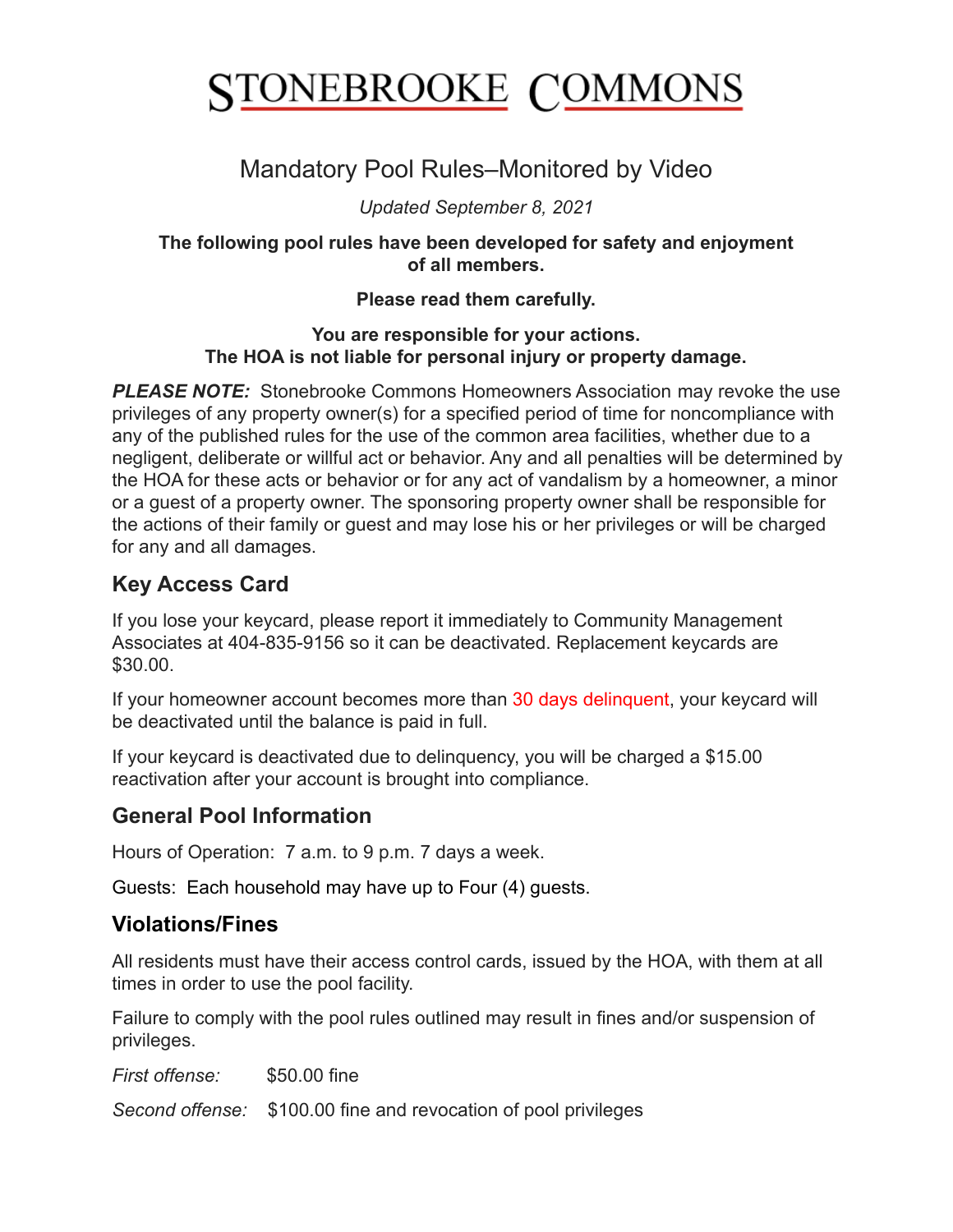#### **Cause for Immediate Removal from the Pool Facility are as follows:**

- Climbing over the fence to gain access to the pool.
- Allowing entry to anyone without their own Access Control Card.
- Fighting (Including threatening behavior or language).
- Spitting or spouting water on another person.
- Discriminatory language or Behavior.
- Intoxication.
- Vandalism of pool equipment and/or property.

#### **Pool Rules**

- Children 12 years of age and under must be accompanied and supervised by a parent, legal guardian, or responsible individual 18 years or older while at the swimming pool.
- There is no lifeguard on duty.
- The pool will be SWIM AT YOUR OWN RISK.
- Proper bathing suit attire must be worn. (Cutoffs, jeans, G-strings, thongs, everyday wear, etc. are not permitted.)
- No diving, running, horseplay, abusive or foul language will be allowed.
- No scooters, skateboards, skates or bicycles allowed inside the pool gate.
- No glass/breakable containers are allowed within the fenced-in pool area.
- Clothes, towels, and/or personal affects left at pool will be thrown away at the close of each day.
- Persons with fevers, colds, skin, eye, nose or throat infections, or any other communicable ailments shall not have use of the pool facility.
- No Pool Parties.
- No BBQ Pits are allowed in the pool area.
- Everyone must shower prior to entering the pool to maintain the cleanliness of the facilities.
- Proper safety equipment is provided in case of emergency. It is not be used to play with in any fashion.
- Food is not permitted in or within 3 feet of the pool. Food allowed in pavilion area only.
- Everyone using the pool is responsible for removing their property and disposing of their trash in the trash containers.